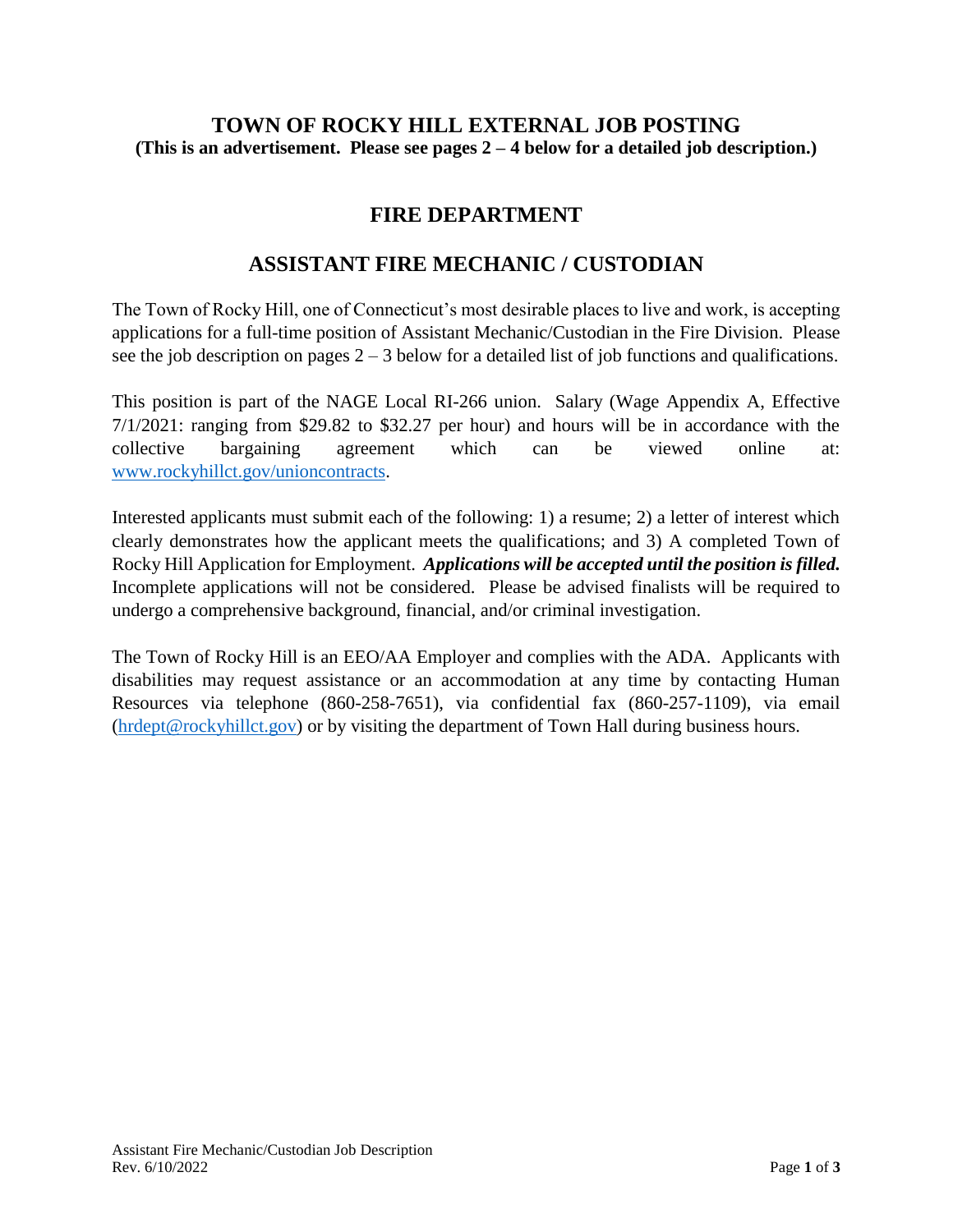### **Town of Rocky Hill Job Description**

| <b>POSITION:</b>        | ASSISTANT MECHANIC/CUSTODIAN (FIRE DIVISION) |
|-------------------------|----------------------------------------------|
| <b>DEPARTMENT:</b>      | EIRE                                         |
| <b>REPORTS TO:</b>      | <b>FIRE CHIEF</b>                            |
| <b>SUPERVISES:</b>      | N/A                                          |
| <b>BARGAINING UNIT:</b> | <b>NAGE LOCAL RI-266</b>                     |

#### **Summary of Responsibility:**

Performs journeyman automotive and mechanic work, including extensive preventative maintenance fire equipment, apparatus and fixtures.

#### **Essential Functions:**

- 1. Maintains vehicles (i.e. cars, trucks, vans, fire trucks, etc.) to ensure good daily operational working order.
- 2. Performs preventative maintenance annually on all fire apparatus (i.e. ladder trucks, rescue vehicles, engines, including servicing of all generators, fans, compressors, chain saws, etc.).
- 3. Performs annual pump tests on all fire vehicles with pumps.
- 4. Achieves and maintains certification in SCBA field repairs.
- 5. Attends pump classes as required.
- 6. Performs annual preventative maintenance on Fire Department marine apparatus unit.
- 7. Performs general duty fire prevention, fire protection and firefighting work, including response to calls for service during working hours.
- 8. Must qualify to drive and operate all department apparatus to emergencies. This qualification must be maintained yearly.
- 9. Performs preventative maintenance on building compressors at all three fire stations.
- 10. Performs labor/trade work at all three fire stations and Fire Police outpost building, which includes cleaning bathrooms and cleaning, stripping and polishing floors.
- 11. Performs light electrical, plumbing and carpentry work as required in multiple buildings.
- 12. Directs repairs by internal town and external contractors at all Fire Department properties.
- 13. Ability to accurately diagnose equipment failures and promptly and effectively repair a variety of complex equipment.
- 14. Tests and calibrates various firefighting equipment.
- 15. Manages the setup and take down of tables, chairs and other meeting incidentals for various training, events, meetings at Companies 1, 2 and 3 (i.e. Boy Scouts, State, Fire Marshal and Tax Assessor training classes, medical senior citizen blood test and flu shot programs, etc.).